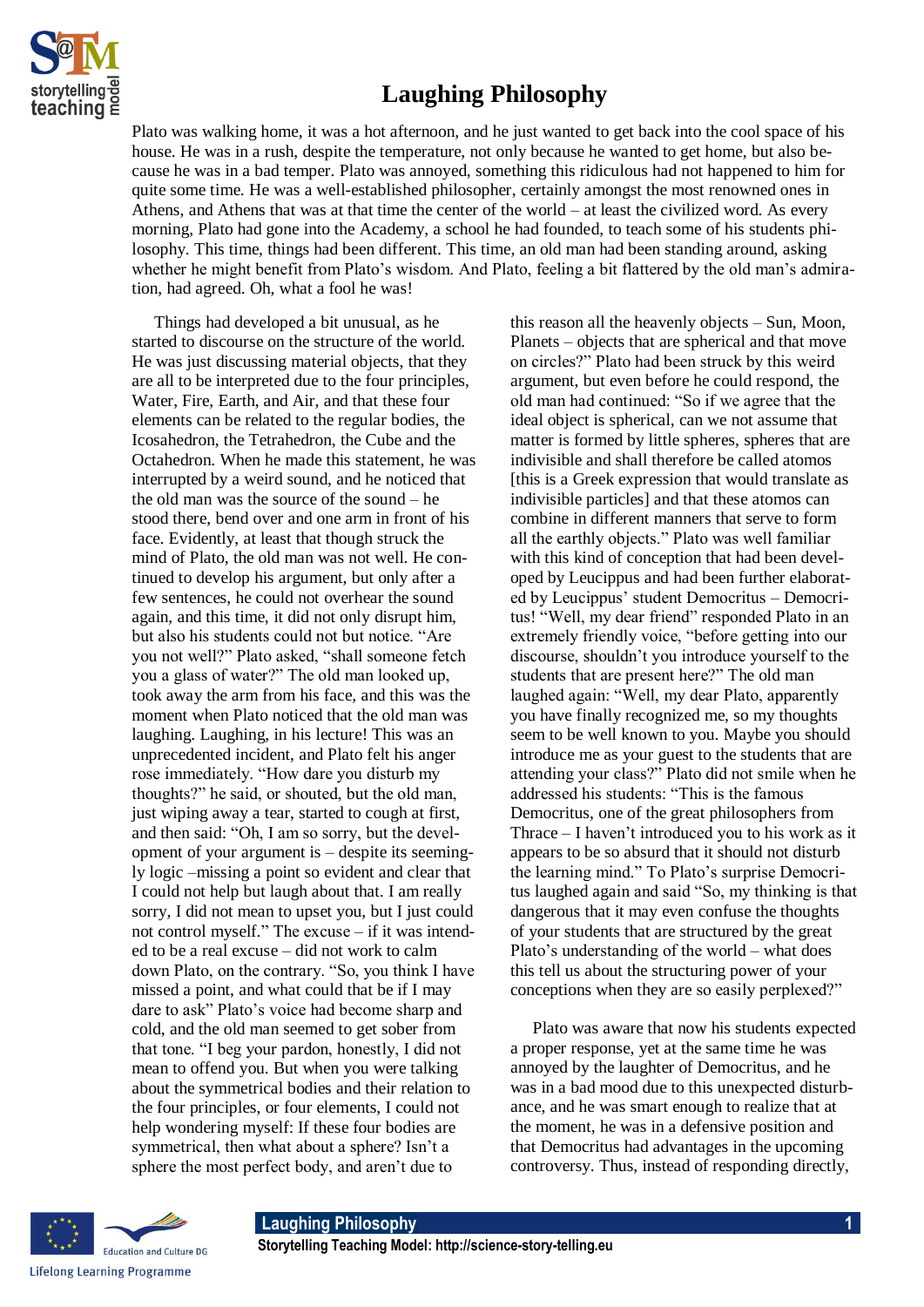he made a completely different proposal: "Well, my dear Democritus, you are of course right, the understanding of my students is so profound that even they will notice the absurdity of your thoughts. But as it is already getting hot and this meeting was not supposed to last for very much longer, I would like to invite you for tomorrow morning to present your understanding of the formation of matter, and then my students can judge themselves." Democritus seemed to be somewhat surprised by this proposal, yet, as it was actually getting hot, and as the students seemed to be fine with this proposal, he had no other choice than to agree.

Plato finally reached home, and when being inside the house, with the cool air also his temper cooled down. He was thinking of what he should do the next day, and with his temper cooling down, his thoughts became more focused again. After a few minutes, a smile went over his face: He knew how he would act, and he knew that this would stop Democritus from laughing.

The next morning was significantly cooler, and Plato was in a good mood when he was walking towards the Academia. His good mood was changing to the worse when he was approaching the Academia, unmistakably there was a very peculiar sound – Democritus was already there and already laughing again. When Plato arrived, he noticed that Democritus was talking to the students, and that the students seemingly were eagerly waiting for him so that the dispute could start.

Plato greeted Democritus and then started the dispute by saying: "I think we should start by learning from you yourself about your conception of how the bodies on the earth are constructed." Democritus looked a bit puzzled: evidently, this was an opening that he did not expect. He cleared his throat and started to talk "When we look at a piece of iron like this rod, we can easily break it into two parts. When we take one of these two parts, we can half it once again, and we can repeat this procedure a couple of time. At one point, our fingers might not be able to separate the remaining bit once again, which you could easily imagine if you take a sand grain and try to divide it once again. But we may imagine that we can develop tools that might be suitable to half such a small particle again and again. If we can imagine that we can develop such a tool, we could ask ourselves whether there is a natural limit of partition, that is, whether there is a natural limit caused by

the fact that there are smallest particles which constitute matter." There was a weird noise, and it evidently came from Plato, Democritus paused and waited, but Plato was silent again, looking innocent and indicating with a gesture that Democritus should go on.

"You may of course suppose that there is no limit whatsoever, but there are good reasons to believe that this is not the case. If we look at a rock, this is reduced over time into pieces of sand, but at the same time rocks are formed again – thus there seems to be some internal structure that makes it possible that similar forms are developed again and again." Plato interrupted: "This is very interesting, but could we perhaps learn a bit more about your so-called 'atomos'?"

Democritus, being interrupted from his argument hesitated, and then started once again: "Well, of course. Those smallest particles have a mass, and particles of one kind (e.g. iron particles) are indistinguishable. There are different particles, so iron particles are different from water particles or salt particles. Iron particles are solid and heavy, water particles are soft and greasy, salt particles are sharp as they bite our sense of taste, … " There was again some noise from Plato that interrupted Democritus, but again, Plato just signalized that he should go on.

"Atoms are freely moving around …" Democritus did not get any further, this time it was not just a noise that came from Plato, but he was just laughing "Ha, ha, ha" – somewhat to the puzzlement to his students who could not remember to have him heard like that ever before. "So you think that these particles are moving around – and according to which laws should such a movement take place?" Democritus looked somewhat puzzled: "There is no law as we know it, the particles obviously cannot be moving in a particular direction but they move entirely irregular." "Hahaha", Plato responded again, "this is really an absurdity, of course all motion has to take place according to certain laws, this is evident to everyone with a sound mind. But maybe we should put this detail aside for a moment, there is another question I have: If one of your so-called atomos is moving from one place to another, then what has been at this place prior to the arrival of this atomos?" "What do you mean by this question?" Democritus responded. "Well if we assume that those atomos exist, and if we further assume that they are moving in an irregular manner, than the following question arises: When one of these ato-



**2 Laughing Philosophy**